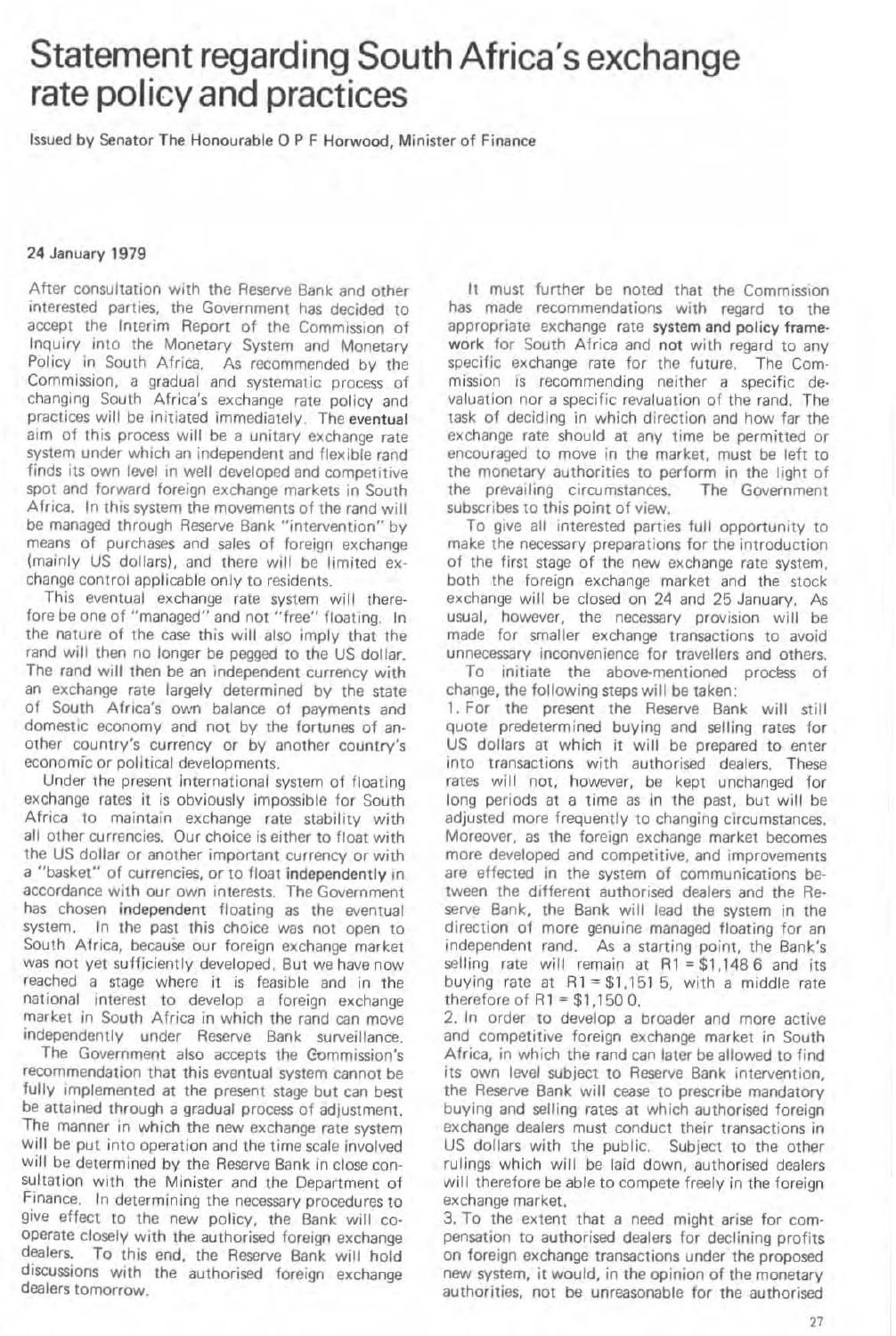dealers themselves, in the normal competitive manner, to levy moderate charges on those clients on whose behalf they incur costs in administering exchange control.

4. Authorised foreign exchange dealers wilt be al· lowed to maintain reasonable "open positions" in foreign exchange and to deal for their own account in foreign exchange within limits prescribed by the Reserve Bank. The authorised dealers Will be requested to submit returns to the Reserve Bank at shorter intervals than in the past, so that their "positions" in foreign exchange can be kept under constant surveillance. In this regard the Reserve Bank, as recommended by the Commission, will prescribe two limits for authorised foreign exchange dealers:

- (a) To control the exposures of individual authorised dealers and the banking community as a whole, as well as to protect the official reserves, the Reserve Bank will set an "open position limit" for each dealer for all foreign currencies together (both spot and forward) against rand, which that dealer must observe at the close of trading every day. This limit applies to the difference between the authorised dealer's assets and liabilities in foreign currencies, including forward assets and liabilities.
- (b) To place an adequate limit on the amount of foreign exchange held outside the official reserves, the Reserve Bank will impose a second limit on each authorised dealer, namely a "spot against forward" limit. By this is meant a limit on a dealer's net current assets held in cover of net forward sales,

The Reserve Bank will base these limits for each authorised foreign exchange dealer on the latter's size (its capital base) and on its turnover in foreign exchange. Initially these limits will be relatively narrow, but it will be the intention of the Reserve Bank. to expand them as soon as practicable in order to promote the aims of the new policy. Further details in this regard will be communicated to authorised dealers by the Governor of the Reserve Bank.

5, To provide further impetus to the development of a more active and competitive foreign exchange market, steps will be taken to expand the volume of foreign exchange transactions outside the Reserve Bank. The Government accepts the Commission's recommendation that the Reserve Bank should continue to market South Africa's gold bullion and to sell the dollar proceeds into the market as and when necessary, The Bank will also continue to handle the proceeds of its own borrowings as well as of loans by the central government. The Reserve Bank, in consultation with the Minister and the Department of Finance, will furthermore examine the practicability of channeling through the authorised dealers at least a portion of the receipts of sales of Krugerrands and diamonds, as well as of foreign loans to public corporations and municipalities, which at present accrue directly to the Reserve Bank. These steps should contribute greatly to the expansion of the supply of foreign exchange in the market outside the Reserve Bank and therefore to a better balance in the market. But clearly the effect of any such action on the Reserve Bank's cash foreign exchange reserves must be borne in mind.

6. The Commission's recommendations with regard to the forward exchange market will be implemented by the Reserve Bank as rapidly as possible. As pointed out by the Commission, however, the development of an active and competitive forward exchange market will have to proceed gradually. Initially the forward market will therefore still be administered by the Reserve Bank to a large extent. But the forward margins will in future be determined on a variable and increasingly more market-related, rather than a fixed, basis. As a first step the Reserve Bank will in future no longer quote a fixed charge or commission to be paid by both importers and exporters for forward cover and which therefore implies two different prices for the same forward doliars, namely one for importers and another for exporters. In future the Reserve Bank will quote one (middle) price fOr forward dollars of any specific maturity, instead of two as at present. This should help to attain a more balanced two-way cover in the forward market and therefore to limit the losses which the Reserve Bank incurs on behalf of the Government on forward transactions.

To begin with, the Bank's forward margin on US dollars will be set at a dollar discount (or rand premium) of 2 per cent per year, which would imply a middle rate for forward dollars with a maturity of one year of  $R1 = $1,1700$ . This forward dollar discount or forward rand premium largely reflects the fact that dollar interest rates are at present higher than those in South Africa.

7, Authorised dealers will also be encouraged to "marry" forward sales and purchases as far as possible and, Within the imposed limits, to cover their net forward foreign liabilities by holding spot foreign assets. To the extent permitted by the reserves, the Reserve Bank will endeavour to increase these limits in due course in order to encourage the development of a forward exchange market in South Africa.

8. In order to stimulate foreign borrowing by the private sector in the interest of more rapid economic growth, the intermediation of authorised foreign exchange dealers, to extend forward cover facilities to any foreign loans negotiated by the private sector with exchange control approval. Such cover will be provided only in respect of the randdollar exchange risk and preferably for a period of one year at a time.

9. The Commission's recommendation that the Reserve Bank should in future extend forward cover on foreign loans by public corporations and certain other bodies in the public sector only on the rand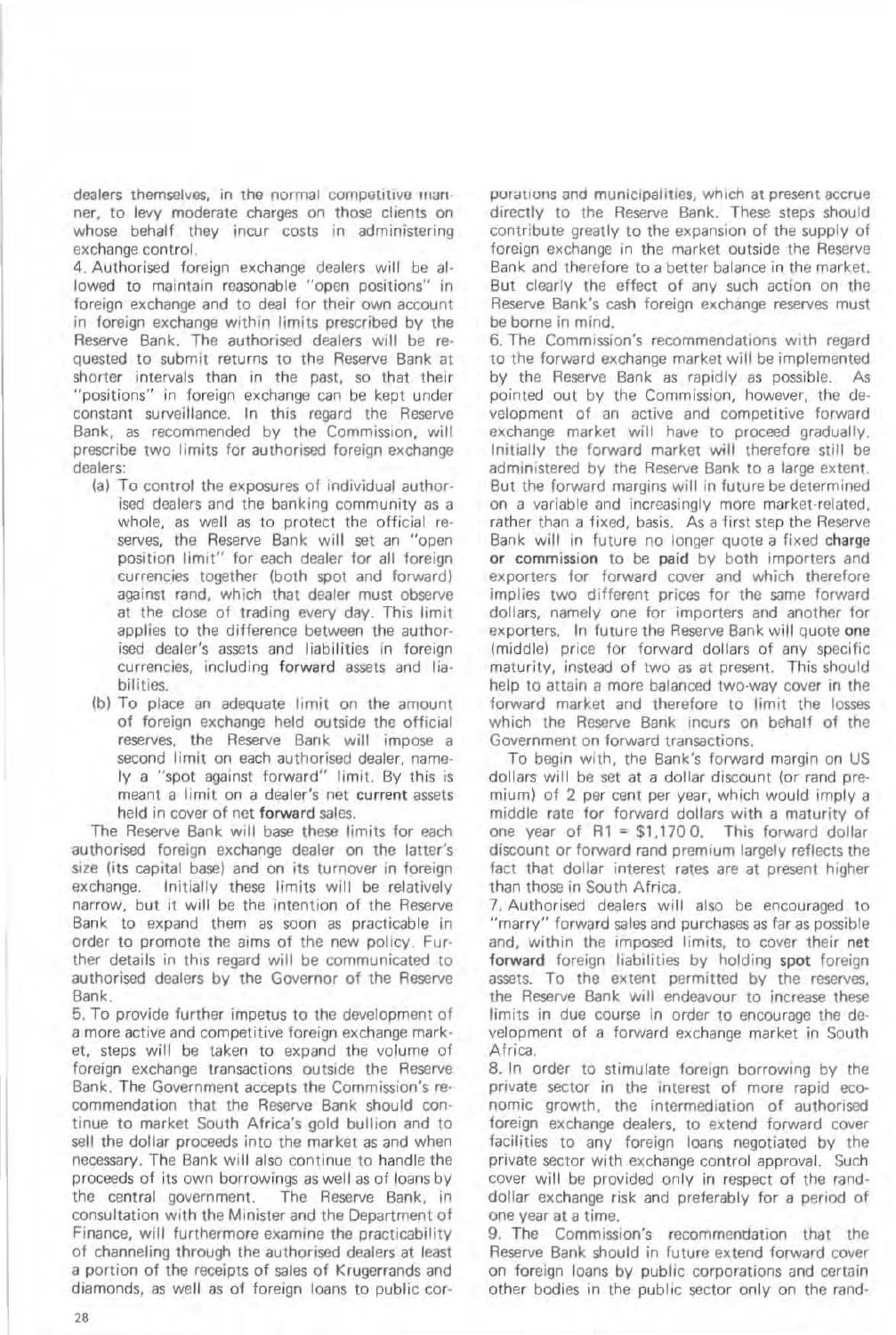dollar leg of such transactions, leaving it to these bodies themselves, as in the case of private firms, to cover themselves In an overseas forward market against the exchange risk between the dollar and any other curency in which their loans might be denominated, is accepted in a modified form\_ Forward cover will still be provided to these bodies by the Reserve Bank, but the rate on forward cover against liabilities in the stronger currencies of the world, such as the German mark or the Swiss franc, will in future be set at a higher level than that in respect of the US dollar and other less strong currencies, The Reserve Bank will from time to time determine these rates in consultation with the Treasury\_

 $-10$ 

10. The Commission's short term recommendations in respect of a more developed and formal dual exchange rate system than the present one las a transitional measure) will not be fully implemented at this stage. Certain adjustments to the existing dual exchange rate system in South Africa will, however, be made. The official exchange rate will be known as the "commercial rate" and will be determined in the manner indicated above. The present "securities rand" will be transformed into a "financial rand" by expanding the uses to which it can be put by non· residents. As in the case of securities rand at present, the exchange rate for the financial rand will be de· termined by supply and demand. This adjustment must be viewed as a transitional measure and a further step in the direction of the long-term objective, namely a market-related unitary exchange rate for the rand.

The reason for expanding the possible uses to which the present securities rand can be put, is to promote the participation of foreign capital and skills in the South African economy. The present securities rand system in the nature of the case discourages such participation. Securities rand can at present only be used by a Non-resident to purchase Quoted securities and the special Non-resident bonds of the Govern· ment. Funds for investment in unquoted securities and other capital assets at present have to enter the country at the official exchange rate. following which repatriation at that rate is blocked and is only pos-Sible at the securities rand rate (except if the funds in question are first invested for seven years in the above-mentioned Non-resident bonds of the Govern· ment). Repatriation at the securities rand rate entails substantial losses for the foreign investor, since the securities rand generally stands at a discount, at present of more than 40 per cent, against the official rate. By permitting non-residents in future to use financial rand for investments in certain other assets and not only in quoted securities, a strong incentive will be provided to them to invest more funds in South Africa, particularly since the dividends on their investments will be remitted at the commercial rate.

Capital flowing in along this route will not normally benefit the reserves directly, because one non-resident will in effect be buying financial rand from another non-resident, but will create newecon·

omic activity, employment and technical advancement, These matters are urgent national objectives to which the Government wishes to grant a high priority. Of particular significance is also the fact that any outflow of capital by means of financial rand will not harm the reserves.

The transformation of securities rand into financial rand will proceed gradually and under the management and guidance of the Reserve Bank, After consultations between the Reserve Bank and the authorised foreign exchange dealers, further details in regard to the new uses of financial rand will be made available, As recommended by the Commission, any expansion of these possible uses will be restricted to the purchase of a proprietor's interest in the broad sense of the term, as distinct from the provision of loan funds. In respect of all kinds of loan capital, the commercial exchange rate will be applicable. The Commission's recommendations with regard to investments by non· residents through the medium of financial rand is, however, accepted with the proviso that such investments will at this stage only be permitted after approval by the Reserve Bank.

The Commission's further recommendation that the proposed financial rand market be opened also to residents in an evolutionary manner, will not be implemented at this stage for administrative reasons. The financial rand market will therefore remain restricted to non-residents. Except for the abovementioned adjustments and certain other small changes which will be announced later, exchange control will therefore be maintained in its present form for the time being.

11. As recommended by the Commission, Regulation  $3(1)(f)$  of the exchange control, which restricts domestic borrowing by foreign controlled companies in accordance with a prescribed formula and which is considered by many to be a deterrent to both domestic economic expansion and the inflow of new foreign capital, will in future be applied selectively on a more flexible basis. Enterprises which desire to expand their productive capacity in South Africa, and also new foreign controlled undertakings, will under certain conditions be permitted to exceed these limits on a temporary basis.

The Government's acceptance of the main principles contained in the Commission's Interim Report must be viewed against the background of the official policy of economic growth with financial discipline. The application of this policy has now reached the stage where greater emphasis must be placed on more rapid economic growth. The Government accepts the Commission's point of view that in short-term economic stabilisation policy in South Africa the main emphasis should fall on conservative monetary and fiscal policy and general financial discipline, and that exchange rate policy can never be a substitute for such policy and discipline, In the long run, conservative fiscal and monetary policies aimed at making the rand a strong